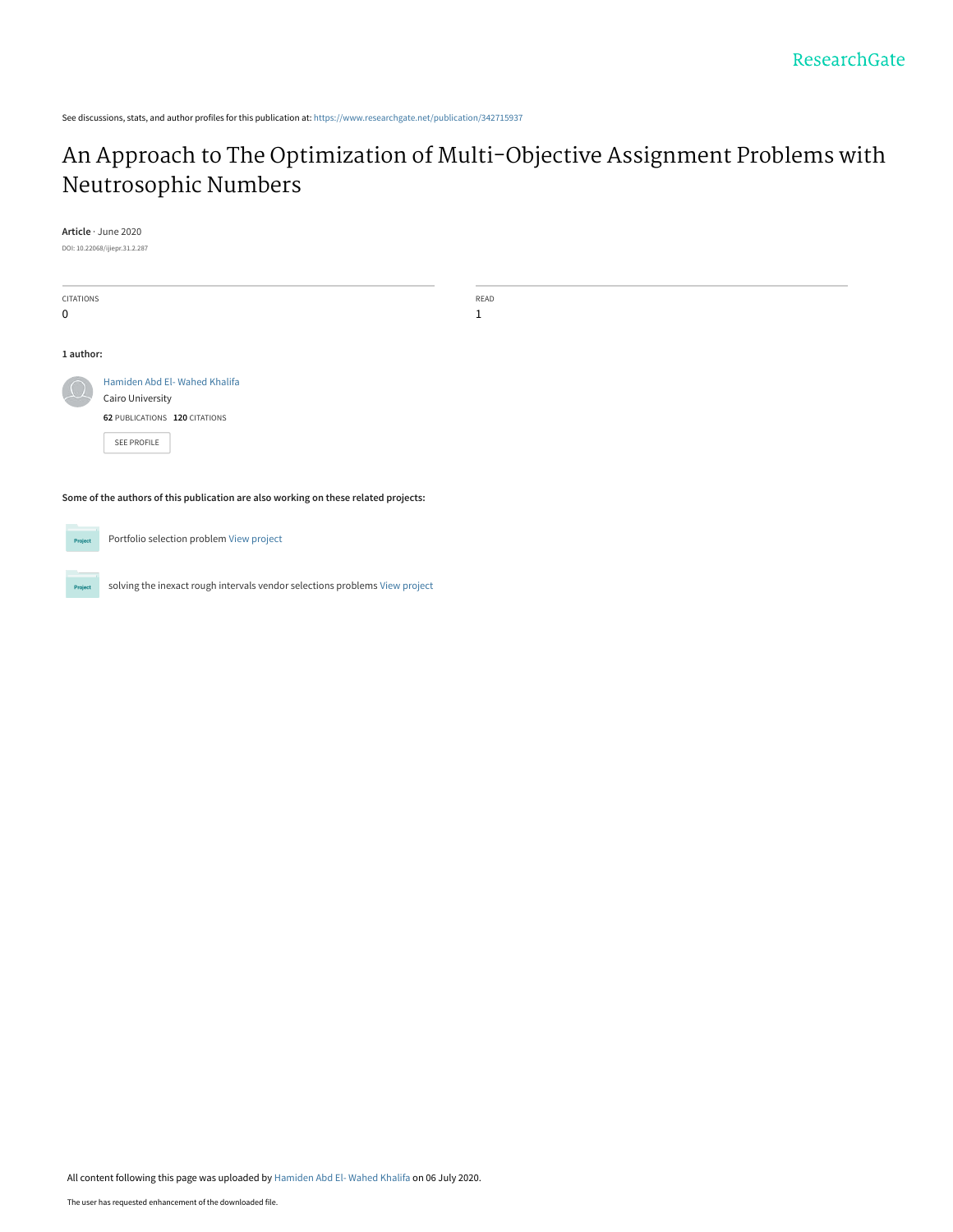### RESEARCH PAPER

# **An Approach to The Optimization of Multi-Objective Assignment Problems with Neutrosophic Numbers**

# **Hamiden Khalifa \***

Received 16 March 2019; Revised 24 September 2019; Accepted 01 June 2020; Published online 30 June 2020 © Iran University of Science and Technology 2020

# **ABSTRACT**

*This paper aims to study the multi-objective assignment problem with emphasis on imprecise costs*  rather than price information. The NMOAS problem is considered by adding single-valued trapezoidal *neutrosophic numbers to the elements of cost matrices. After converting the NMOAS problem into the corresponding crisp Multi-Objective Assignment (MOAS) problem based on the score function, an approach to finding the most preferred neutrosophic solution was discussed. The approach was used through a weighting Tchebycheff problem which was applied by defining relative weights and ideal targets. This approach was more flexible than the standard multi-objective assignment problem and it allowed the Decision-Maker (DM) to choose the targets. Finally, a numerical example was given to illustrate the utility, effectiveness, and applicability of the approach.*

**KEYWORDS:** *Multi-objective assignment problem; Neutrosophic numbers; Membership functions; Weighting tchebycheff problem; Optimal compromise neutrosophic solution.*

### **1.** Introduction

Assignment (AS) problem is a well-studied topic in combinatorial optimization and is directly linked to production planning. telecommunication, economy, etc. It deals with the question of how to set n assignees to m tasks in an injective manner for which an optimal assignment can be made in the best possible way. Depending on the objectives, one must optimize different problems ranging from linear AS problem to quadratic and high-dimensional AS problems. Linear AS problem is a particular type of the Linear Programming (LP) problem in which assignees are charged with accomplishing tasks on a one-to-one basis such that the assignment cost (or profit) can be reduced to minimum (or maximum). The best assignee for the task is a perfect description of the AP, where the number of rows and columns is the same (Ehrgot et al., 2016). Bao et al. (2007) developed and solved a multi-objective AS problem. Geetha and Nair (1993) first formulated and solved costtime AS problem as a multi-criteria decisionmaking problem.

**Corresponding author:** *Hamiden Khalifa* **\*** *hamiden\_2008@yahoo.com*

However, AS problem representing real-world situations involves a set of parameters whose values are assigned by decision-makers. DMs are required to allocate exact values to parameters in conventional approaches. In this case, DM does not precisely know the exact value of parameters; thus, the parameters of the problem are usually defined in an uncertain manner. Bellmann and Zadeh (1970) introduced the concept of fuzzy set theory into the decision-making problem involving uncertainty and imprecision. Zimmermann was the first to solve the LP problem with several objectives through suitable membership functions. Sakawa and Yano (1989) introduced the concept of fuzzy multi-objective linear programming (MOLP) problems. Kiruthiga and Loganathan (2015) reduced the fuzzy MOLP problem to the corresponding ordinary one using the ranking function and, hence, solved it using the fuzzy programming technique. Hamadameen (2018) proposed a technique for solving the fuzzy MOLP problem in which the coefficients of objective functions are triangular fuzzy numbers. Leberling (1981) solved the vector maximum LP problem using a special type of non-linear membership functions. Bit et al. (1992) applied fuzzy programming approach to Multi- Objective Transportation Problem (MOTP). Belacela and Boulasselb (2001) studied multi- criteria AS

<sup>1.</sup> *Associate Professor Cairo University*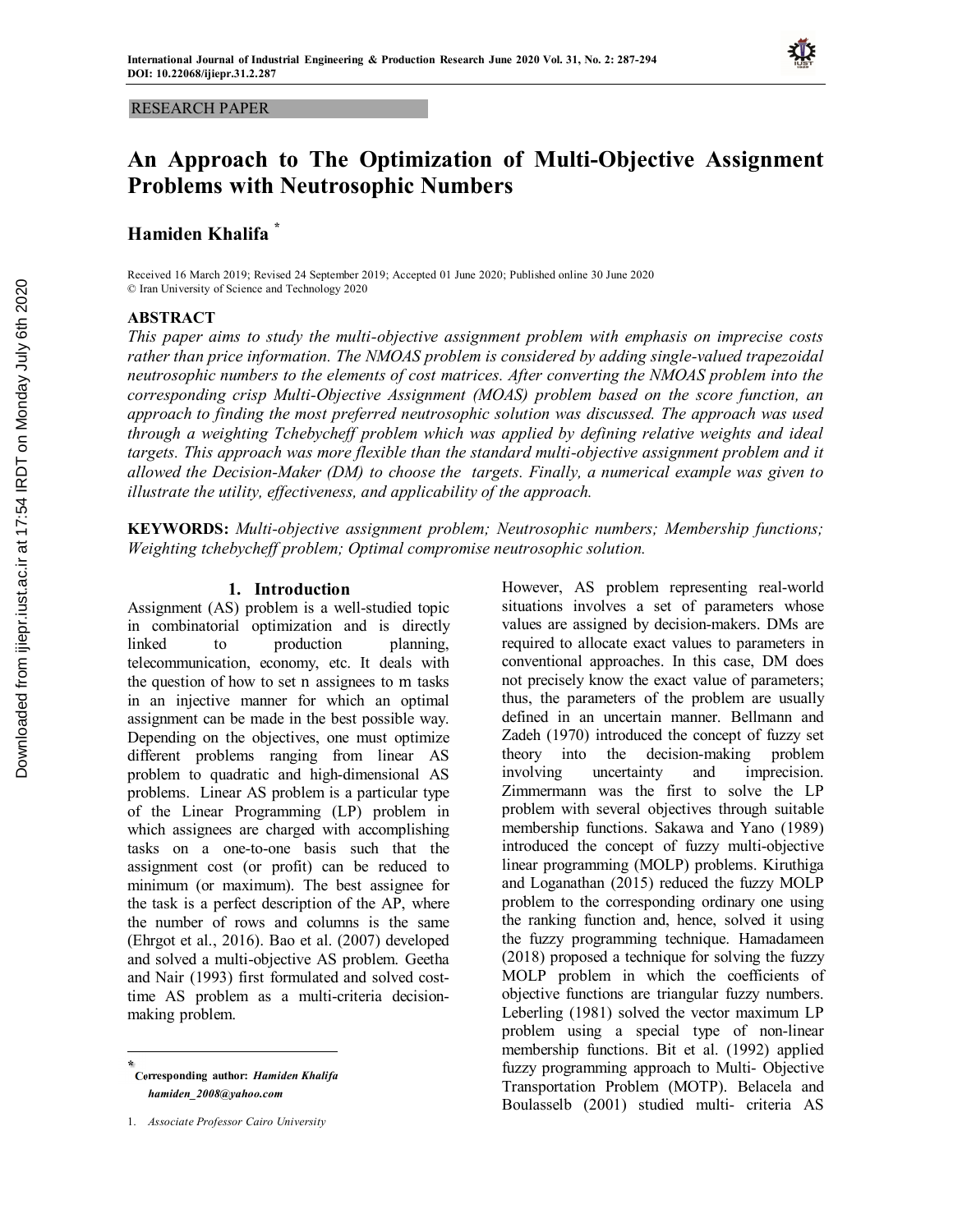problem in fuzzy environment. Lin and Wen (2004) designed a labeling algorithm for a fuzzy AS problem. Yang et al. (2005) designed a Tabu search algorithm based on fuzzy simulation to achieve an appropriate best solution to the fuzzy AS problem. De and Yadav (2011) proposed an algorithm for solving MOASP through interactive fuzzy goal programming approach. Kagade and Bajaj (2010) discussed interval numbers including cost coefficients of MOASP. Mukherjee and Basu (2010) solved the fuzzy cost AS problem using the ranking method, introduced by Yager (1981). Pramanik and Biswas (2012) studied multi- objective AS problem with imprecise costs, time, and ineffectiveness. Haddad et al. (2012) discussed two models for the generalized AS problem in the uncertain environment. Emrouznejad et al. (2012) developed an alternative formulation for the fuzzy the AS problem with fuzzy costs or fuzzy profits for each possible assignment based on Data Envelopment Analysis. Kumar and Gupta (2011) developed a solution method for fuzzy AS problems and fuzzy travelling salesman problems with different membership functions with ranking index introduced by Yager (1981). Jayalakshmi and Sujatha (2018) introduced a new method, namely optimal flowing method, to provide the ideal set of all efficient solutions. Medvedeva and Medvedev (2018) applied the properties of primal and dual MOAS problems. Hamou and Mohamed El- Amine (2018) applied a branch-and-bound method to generate a set of all efficient solutions to the MOAS problem.

Neutrosophic set is considered to be a generalization of crisp set, fuzzy set, and intuitionistic fuzzy set to represent the uncertainty, inconsistency, and incomplete knowledge about a real-world problem. Vidhya et al. (2017) studied the neutrosophic MOLP problem. Pramanik and Banerjee (2018) applied a goal programming strategy to MOLP problem with neutrosophic numbers. Rizk- Allah, R. M. (2018) developed a new compromise algorithm for MOTP which was inspired by Zimmermann's fuzzy programming and the neutrosophic set terminology.

This study attempts to study the Multi-Objective Assignment (MOAS) problem in the neutrosophic environment. An approach to finding the most preferred neutrosophic solution is discussed. The approach is used through a weighting Tchebycheff problem which is applied by defining relative weights and ideal targets.

The outlay of the paper is organized as follows: Section 2 present some preliminaries. Section 3

formulates the NMOAS problem. Section 4 introduces an approach to obtain neutrosophic optimal satisfactory solution to the MOAS problem. Section 5 gives a numerical example for illustration. Finally, some concluding remarks are reported in Section 6.

# **2. Preliminaries**

In order to discuss the problem conveniently, basic concepts and results of fuzzy numbers, trapezoidal fuzzy numbers, intuitionistic trapezoidal fuzzy numbers, and neutrosophic set are recalled.

**Definition 1** (Fuzzy number). A fuzzy number  $\widetilde{B}$  is a convex normalized fuzzy set on the real line ℝ such that:

- 1.  $\mu_{\tilde{B}}(x)$  is piecewise continuous,
- 2.  $\exists x \in \mathbb{R}$ , with  $\mu_{\tilde{B}}(x) = 1$ .

**Definition 2**. (Trapezoidal fuzzy numbers, Kaur and Kumar, 2012). A fuzzy number

 $\widetilde{B} = (r, s, t, u)$  is a trapezoidal fuzzy number, where r, s, t,  $u \in \mathbb{R}$  and its membership function are defined as follows:

$$
\mu_{\widetilde{B}}(x) = \begin{cases} \frac{x-r}{s-r}, & r \leq x \leq s, \\ 1, & s \leq x \leq t, \\ \frac{u-x}{u-t}, & t \leq x \leq u, \\ 0, \text{otherwise}, \end{cases}
$$

**Definition 3** (Intuitionistic fuzzy set, Atanason, 1986). A fuzzy set  $\tilde{B}$  is said to be an intuitionistic fuzzy set  $\widetilde{B}^{IN}$  of a non-empty set X if  $\widetilde{B}^{IN}$  =  $\{(x, \mu_{\tilde{B}^{IN}}, \rho_{\tilde{B}^{IN}}): x \in X\}$ , where  $\mu_{\tilde{B}^{IN}}$  and  $\rho_{\tilde{B}^{IN}}$  are the membership and nonmembership functions such that  $\mu_{\widetilde{B}^{IN}}$ ,  $\rho_{\widetilde{B}^{IN}}$ :  $X \to [0, 1]$ , and  $0 \le \mu_{\widetilde{B}^{IN}}$  +  $\rho_{\widetilde{B}^{IN}} \leq 1$  for all  $x \in X$ .

**Definition 4 (**Intuitionistic fuzzy number, Atanason, 1999). An intuitionistic fuzzy set  $\widetilde{B}^{IN}$  of  $\mathbb R$  is called an Intuitionistic fuzzy number if the following conditions hold:

- **1.** There exists  $c \in \mathbb{R}$ :  $\mu_{\tilde{B}^{IN}}(c) = 1$  and  $\rho_{\widetilde{B}^{IN}}(c) = 0$ ,
- **2.**  $\mu_{\widetilde{B}^{IN}}: \mathbb{R} \to [0, 1]$  is a continuous function such that
- $0 \leq \mu_{\widetilde{B}IN} + \rho_{\widetilde{B}IN} \leq 1$ , for all  $x \in X$ ,
- **3.** The membership and nonmembership functions of  $\tilde{B}^{IN}$  are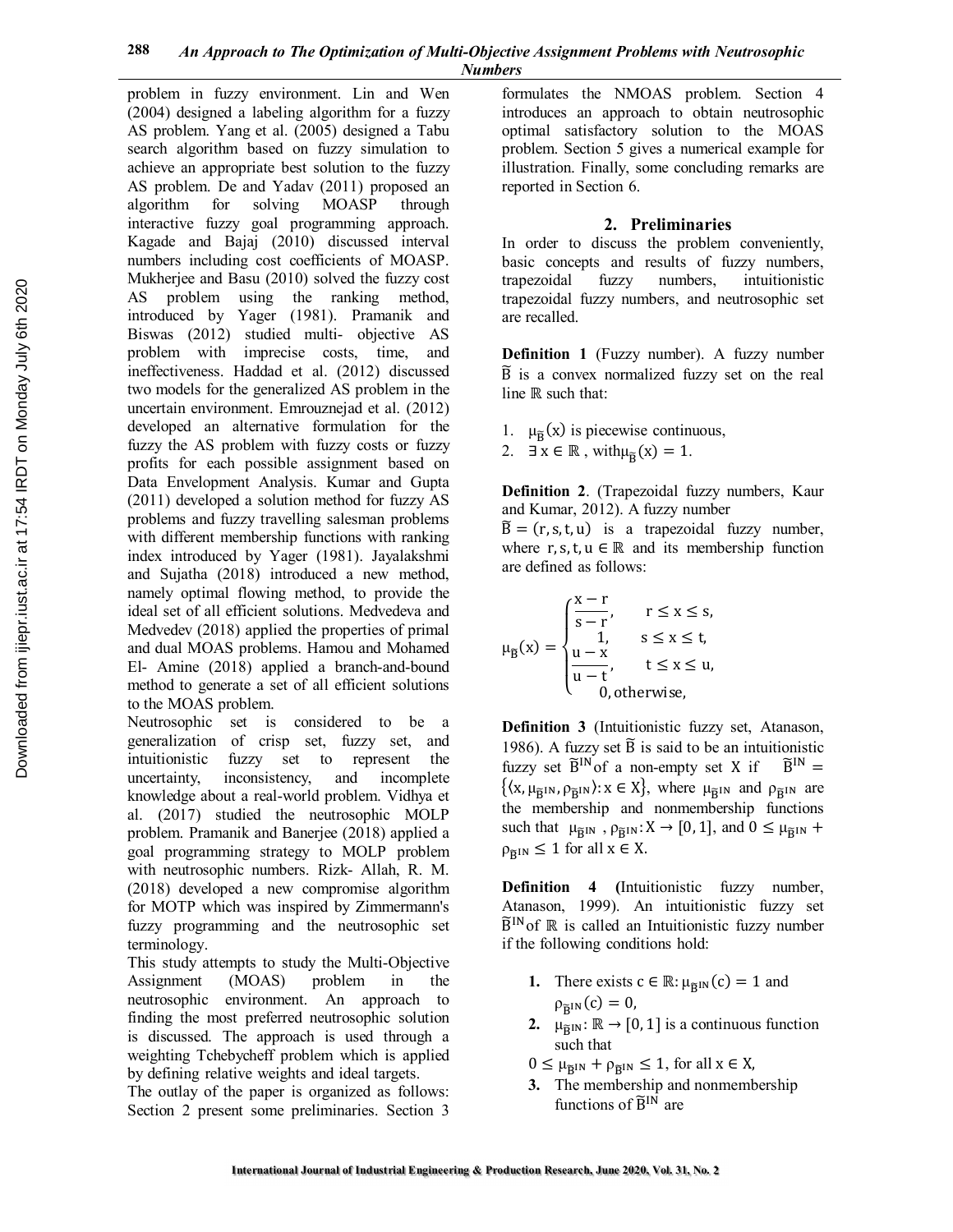$$
\mu_{\widetilde{B}^{IN}}(x) = \begin{cases}\n0, & -\infty < x < r \\
h(x), & r \leq x \leq s \\
1, & x = s \\
l(x), & s \leq x \leq t \\
0, & t \leq x < \infty,\n\end{cases}
$$
\n
$$
\rho_{\widetilde{B}^{IN}}(x) = \begin{cases}\n0, & -\infty < x < a \\
f(x), & a \leq x \leq s \\
1, & x = s \\
0, & b \leq x < \infty,\n\end{cases}
$$

where f, g, h, l:  $\mathbb{R} \to [0, 1]$ , h and g are the strictly increasing functions, l and f are the strictly decreasing functions with the conditions  $0 \le$  $f(x) + f(x) \le 1$  and  $0 \le l(x) + g(x) \le 1$ .

**Definition 5** (Trapezoidal intuitionistic fuzzy number, Jianqiang and Zhong, 2009).

A trapezoidal intuitionistic fuzzy number is denoted by  $\widetilde{B}^{IN} = (r, s, t, u), (a, s, t, b),$  where  $a \le r \le s \le t \le u \le b$  with membership and nonmembership functions are defined as follows:

$$
\mu_{\overline{B}^{\text{INT}}}(x) = \begin{cases}\n\frac{x-r}{s-r}, & r \leq x < s \\
\frac{1}{1}, & s \leq x \leq t \\
\frac{u-x}{u-t}, & t \leq x \leq u \\
0, & \text{otherwise,} \\
\frac{s-x}{0}, & s \leq x < s \\
\frac{x-t}{b-t}, & t \leq x \leq b \\
1, & \text{otherwise,}\n\end{cases}
$$

**Definition 6** (Neutrosophic set, Smarandache, 1998). A neutrosophic set  $\overline{B}^{N}$  of non-empty set X is defined as follows:

$$
\overline{B}^N = \{ \langle x, I_{\overline{B}^N}(x), I_{\overline{B}^N}(x), V_{\overline{B}^N}(x) \rangle : x \in
$$
  
\n
$$
X, I_{\overline{B}^N}(x), I_{\overline{B}^N}(x), V_{\overline{B}^N}(x) \in ]0_-, 1^+[\},
$$
 where  $I_{\overline{B}^N}(x), I_{\overline{B}^N}(x)$ , and  $V_{\overline{B}^N}(x)$  are truth membership function, an indeterminacy membership function, and a falsity membership function, respectively, and there is no restriction on the sum of  $I_{\overline{B}^N}(x), I_{\overline{B}^N}(x)$ , and  $V_{\overline{B}^N}(x)$ ; therefore,  $0^- \leq I_{\overline{B}^N}(x) + I_{\overline{B}^N}(x) + V_{\overline{B}^N}(x) \leq 3^+$  and  $]0_-, 1^+[$  is a nonstandard unit interval.

**Definition 7** (Single-valued neutrosophic set, Wang et al., 2010). A single-valued neutrosophic set  $\overline{B}$ <sup>SVN</sup> of a non empty set X is defined as follows:

 $\overline{B}^{SVN} = \{ \langle x, I_{\overline{R}^N}(x), I_{\overline{R}^N}(x), V_{\overline{R}^N}(x) \rangle : x \in X \},\$ where  $I_{\overline{R}N}(x)$ ,  $J_{\overline{R}N}(x)$ , and  $V_{\overline{R}N}(x) \in [0, 1]$  for each  $x \in X$  and  $0 \leq I_{\overline{R}^N}(x) + I_{\overline{R}^N}(x) + V_{\overline{R}^N}(x) \leq$ 3.

**Definition 8** (Single-valued neutrosophic number, Thamariselvi and Santhi, 2016). Let  $\tau_{\tilde{b}}, \varphi_{\tilde{b}}, \omega_{\tilde{b}} \in [0, 1]$  and  $r, s, t, u \in \mathbb{R}$  such that  $r \leq s \leq t \leq u$ . Then, a single-valued trapezoidal neutrosophic number,  $\tilde{\mathbf{b}}^{\mathbf{N}} = \langle (\mathbf{r}, \mathbf{s}, \mathbf{t}, \mathbf{u}) : \tau_{\widetilde{\mathbf{b}}}, \varphi_{\widetilde{\mathbf{b}}}, \omega_{\widetilde{\mathbf{b}}} \rangle$ is a special neutrosophic set on ℝ, whose truth membership, indeterminacy membership, and falsity membership functions are given below:

$$
\mu_{\widetilde{b}}^{N}(x) = \begin{cases}\n\tau_{\widetilde{b}^{N}}\left(\frac{x-r}{s-r}\right), & r \leq x < s \\
\tau_{\widetilde{b}^{N}}\left(\frac{u-x}{u-t}\right), & t \leq x \leq t \\
0, & \text{otherwise,} \\
\end{cases}
$$
\n
$$
\rho_{\widetilde{b}}^{N}(x) = \begin{cases}\n\frac{s-x + \varphi_{\widetilde{b}^{N}}(x-r)}{s-r}, & r \leq x < s \\
\frac{x-t + \varphi_{\widetilde{b}^{N}}(u-x)}{u-t}, & t \leq x \leq t \\
\frac{1}{u-t}, & \text{otherwise,} \\
1, & \text{otherwise,} \\
\sigma_{\widetilde{b}}^{N}(x) = \begin{cases}\n\frac{s-x + \omega_{\widetilde{b}^{N}}(x-r)}{s-r}, & r \leq x < s \\
\frac{s-r}{\omega_{\widetilde{b}^{N}},} & s \leq x \leq t \\
\frac{x-t + \omega_{\widetilde{b}^{N}}(u-x)}{u-t}, & t \leq x \leq u \\
\frac{u-t}{u-t}, & t \leq x \leq u\n\end{cases}
$$

where  $\tau_{\tilde{b}}$ ,  $\varphi_{\tilde{b}}$ , and  $\omega_{\tilde{b}}$  denote the maximum truth, minimum indeterminacy, and minimum falsity membership degrees, respectively. A singlevalued trapezoidal neutrosophic number  $\tilde{b}^{N} =$  $\langle (r, s, t, u): \tau_{\bar{b}^N}, \varphi_{\bar{b}^N}, \omega_{\bar{b}^N} \rangle$  may be expressed as an ill-defined quantity of b, which is approximately equal to [s,t].

**Definition 9**. Let  $\tilde{b}^N = \langle (r, s, t, u) : \tau_{\tilde{b}^N}, \varphi_{\tilde{b}^N}, \omega_{\tilde{b}^N} \rangle$  and  $\tilde{d}^N = \langle (r', s', t', u') : \tau_{\tilde{d}^N}, \varphi_{\tilde{d}^N}, \omega_{\tilde{d}^N} \rangle$  be two singlevalued trapezoidal neutrosophic numbers and  $v \neq 0$ . The arithematic operations on  $\tilde{b}^{N}$  and  $\tilde{d}^{N}$ are

1.  $\tilde{b}^N \bigoplus \tilde{d}^N = \langle (r + r', s + s', t + t', u + u') ; \tau_{\tilde{b}^N} \wedge \tau_{\tilde{d}^N}, \varphi_{\tilde{b}^N} \vee \varphi_{\tilde{d}^N}, \omega_{\tilde{b}^N} \vee \omega_{\tilde{d}^N} \rangle$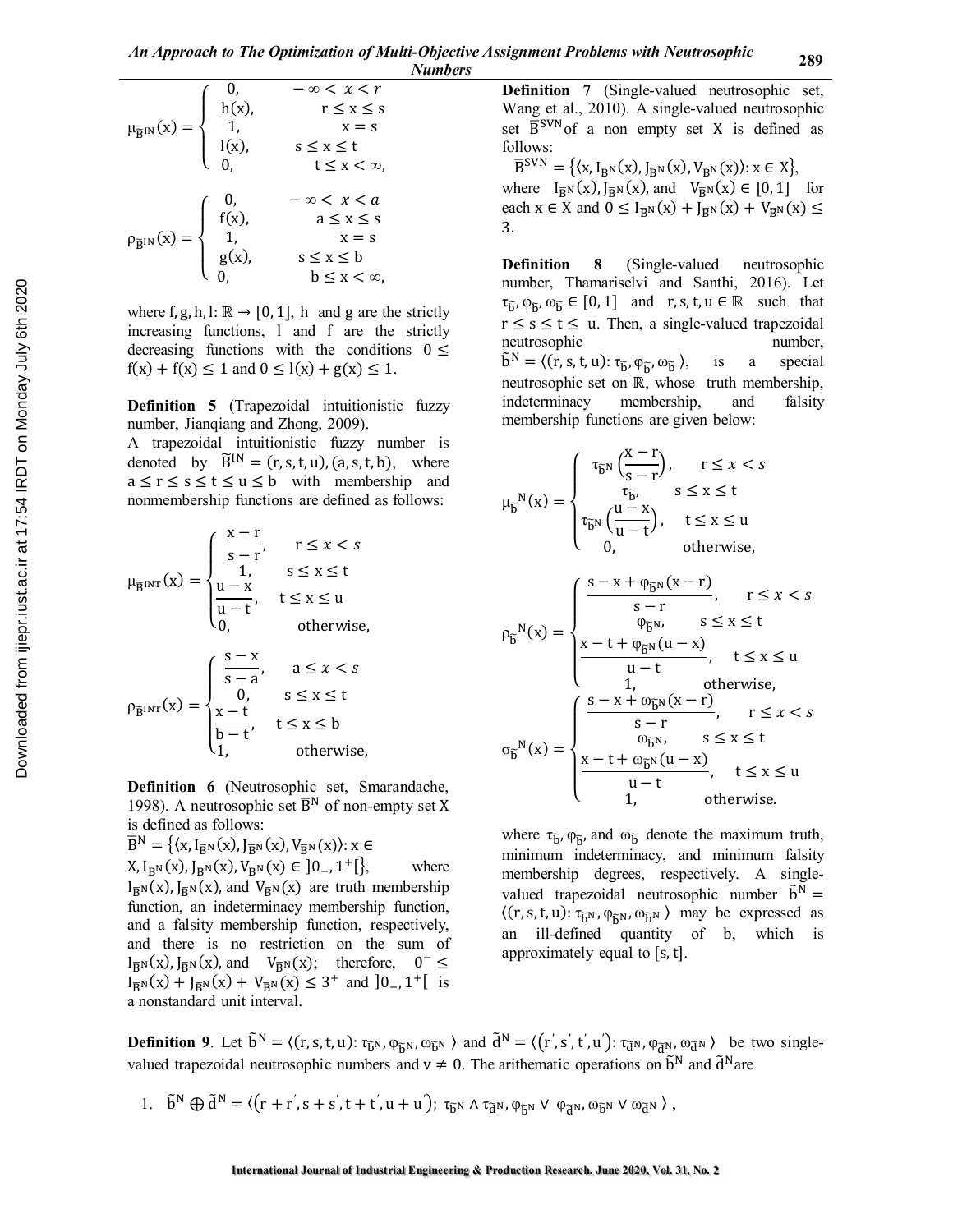2. 
$$
\tilde{b}^{N} \ominus \tilde{d}^{N} = \langle (r - u^{'}, s - t^{'}, t - s^{'}, u^{'} - r); \tau_{\tilde{b}^{N}} \wedge \tau_{\tilde{d}^{N}}, \varphi_{\tilde{b}^{N}} \vee \varphi_{\tilde{d}^{N}}, \omega_{\tilde{b}^{N}} \vee \omega_{\tilde{d}^{N}}),
$$
  
\n3. 
$$
\tilde{b}^{N} \otimes \tilde{d}^{N} = \begin{cases} \langle (rr^{'}, ss^{'}, tt^{'}, uu^{'}); \tau_{\tilde{b}^{N}} \wedge \tau_{\tilde{d}^{N}}, \varphi_{\tilde{b}^{N}} \vee \varphi_{\tilde{d}^{N}}, \omega_{\tilde{b}^{N}} \vee \omega_{\tilde{d}^{N}}), u, u^{'} > 0 \\ \langle (ru^{'}, st^{'}, st^{'}, ru^{'}); \tau_{\tilde{b}^{N}} \wedge \tau_{\tilde{d}^{N}}, \varphi_{\tilde{b}^{N}} \vee \varphi_{\tilde{d}^{N}}, \omega_{\tilde{b}^{N}} \vee \omega_{\tilde{d}^{N}}, u < 0, u^{'} > 0 \\ \langle (uu^{'}, ss^{'}, tt^{'}, rr^{'}); \tau_{\tilde{b}^{N}} \wedge \tau_{\tilde{d}^{N}}, \varphi_{\tilde{b}^{N}} \vee \varphi_{\tilde{d}^{N}}, \omega_{\tilde{b}^{N}} \vee \omega_{\tilde{d}^{N}}), u < 0, u^{'} < 0, \end{cases}
$$
  
\n4. 
$$
\tilde{b}^{N} \oslash \tilde{d}^{N} = \begin{cases} \langle (r/u^{'}, st^{'}, ts^{'}, ru^{'}); \tau_{\tilde{b}^{N}} \wedge \tau_{\tilde{d}^{N}}, \varphi_{\tilde{b}^{N}} \vee \varphi_{\tilde{d}^{N}}, \omega_{\tilde{b}^{N}} \vee \omega_{\tilde{d}^{N}}, u < 0, u^{'} > 0 \\ \langle (u/u^{'}, t/t^{'}, ss^{'}, rt^{'}, u^{'}); \tau_{\tilde{b}^{N}} \wedge \tau_{\tilde{d}^{N}}, \varphi_{\tilde{b}^{N}} \vee \varphi_{\tilde{d}^{
$$

**Definition 10** (Score and Accuracy functions of single valued trapezoidal neutrosophic number). A two single-valued trapezoidal neutrosophic numbers,  $\tilde{b}$ , and  $\tilde{d}$ , can be compared based on the score and accuracy functions as follows:

- 1. Accuracy function  $AC(\tilde{b}^N) =$  $\left(\frac{1}{16}\right)$  [r + s + t + u] \* [ $\mu_{\tilde{b}N}$  + (1 –  $\rho_{\tilde{h}^{N}}(x) + (1 + \sigma_{\tilde{b}^{N}}(x)),$
- 2. Score function  $SC(\tilde{b}^N) = \left(\frac{1}{16}\right) [r + s +$  $t + u$ ] \* [ $\mu_{\tilde{h}N} + (1 - \rho_{\tilde{h}N}(x) +$  $(1 - \sigma_{\widetilde{h}N}(x))$ .

**Definition 11.** The order relations between  $\tilde{b}^N$ and  $\tilde{d}^N$  based on SC $(\tilde{b}^N)$  and AC $(\tilde{b}^N)$  are defined as follows:

- 1. If  $SC(\tilde{b}^N) < SC(\tilde{d}^N)$ , then  $\tilde{b}^N < \tilde{d}^N$
- 2. If  $SC(\tilde{b}^N) = SC(\tilde{d}^N)$ , then  $\tilde{b}^N = \tilde{d}^N$ ,
- 3. If  $AC(\tilde{b}^N) < AC(\tilde{d}^N)$ , then  $\tilde{b}^N < \tilde{d}^N$ ,

### **3.1.3. Notation**

 $c_{ii}$ : Cost of the ith person assigned to the jth job  $x_{ii}$ : Number of the jth jobs assigned to the ith person Consider the following single-valued trapezoidal neutrosophic (NMOAS) problem below: (NMOAS) min  $\tilde{Z}_k$  $S^{N} = \sum_{i=1}^{n} \sum_{j=1}^{n} (\tilde{c}^{N})_{ij}^{k}$  $\sum_{i=1}^{n} \sum_{j=1}^{n} (\tilde{c}^{N})_{ii}^{k} x_{ij}, k = 1, 2, ..., K$ Subject to  $\sum_{i=1}^n x_{ij}$ (only one person would be assigned the jth job)  $\sum_{j=1}^{n} x_{ij} = 1$ , i = 1, 2, ..., n(only one job selected by the ith person)  $x_{ii} = 0$  or 1.

where  $(\tilde{c}^N)_{ij}^{\kappa}$  $_{11}^{k}$  ( i = j = 1, 2,3, ..., n; 1, 2, 3, ..., K) are single-valued neutrosophic numbers.

**Definition 12**. A point *x* that satisfies the constraints in the NMOAS problem is said to be a neutrosophic feasible point.

**Definition 13.** A neutrosophic feasible point x° is called single-valued trapezoidal neutrosophic efficient solution to Problem (1) if and only if there does not exist another x such that

4. If 
$$
AC(\tilde{b}^N) > AC(\tilde{d}^N)
$$
, then  $\tilde{b}^N < \tilde{d}^N$ ,  
5. If  $AC(\tilde{b}^N) = AC(\tilde{d}^N)$ , then  $\tilde{b}^N = \tilde{d}^N$ .

# **3. Problem Definition and Solution Concepts**

# **3.1. Assumptions, index, and notation**

### **3.1.1. Assumption**

Assume that there are n jobs that must be performed by n persons, where the costs depend on specific assignments. Each job must be assigned to one and only one person and each person must perform one and only one job.

## **3.1.2. Index**

- i: Persons
- j: Jobs
- k: Number of objective functions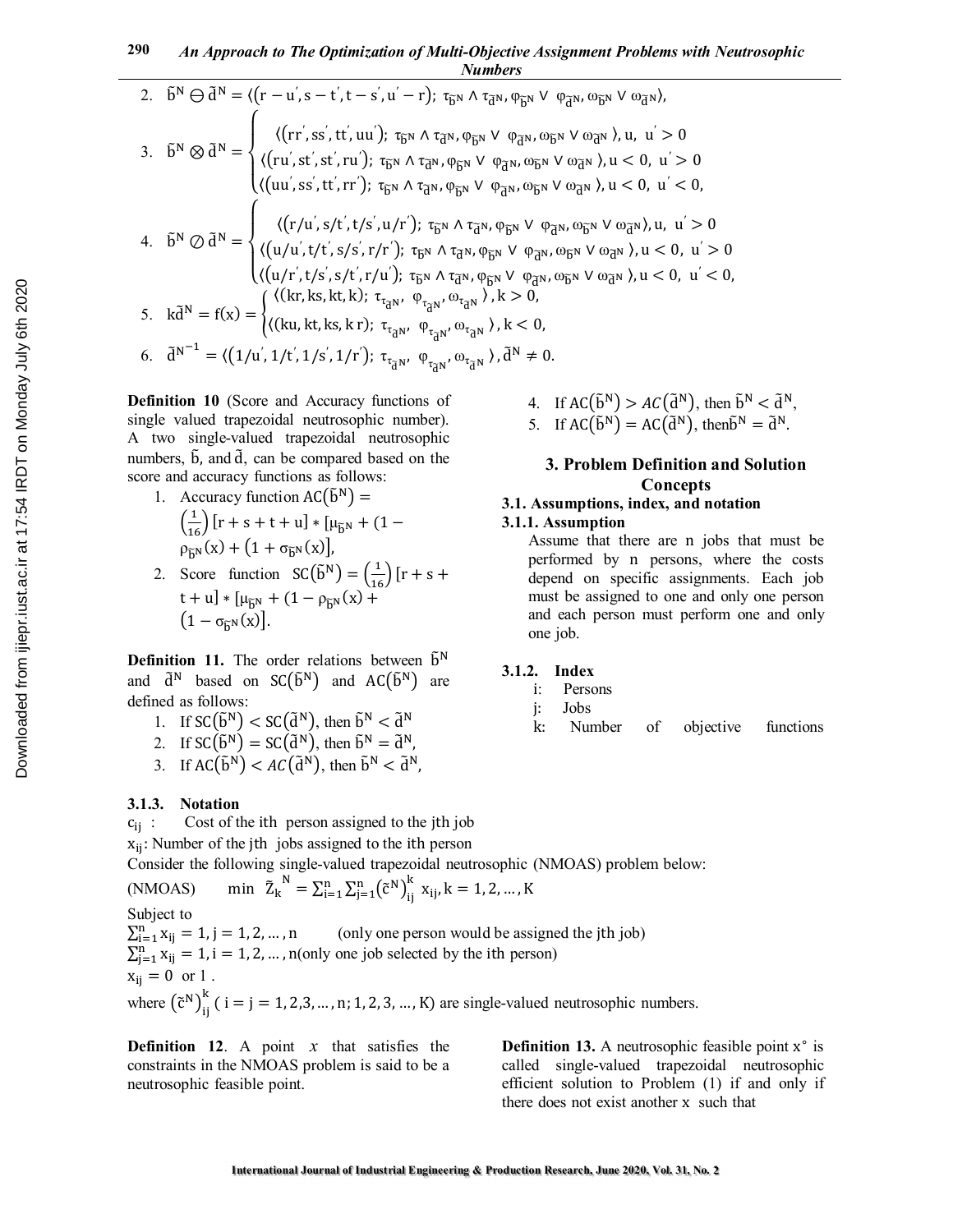$$
\widetilde{Z}(x,\widetilde{c}^N) \le \widetilde{Z}(x^\circ,\widetilde{c}^N), \text{ and } \widetilde{Z}(x,\widetilde{c}^N) \ne \widetilde{Z}(x^\circ,\widetilde{c}^N).
$$

). According to the score function in Definition 10, the NMOAS problem is converted into the following crisp MOAS problem as follows:

(MOAS) min 
$$
Z = \sum_{i=1}^{n} \sum_{j=1}^{n} c_{ij}^{k}
$$
  $x_{ij}$ ,  $k = 1, 2, ..., K$   
\nSubject to  
\n $\sum_{i=1}^{n} x_{ij} = 1$ ,  $j = 1, 2, ..., n$  (only one person would be assigned the jth job)  
\n $\sum_{j=1}^{n} x_{ij} = 1$ ,  $i = 1, 2, ..., n$ (only one job selected by the ith person)  
\n $x_{ij} = 0$  or 1.

**Definition 14** (Compromise solution, Leberling, 1981). A feasible vector  $X^* \in S$  is called a compromise solution to the MOSA problem if and only if  $X^* \in M$  and  $Z(X^*) \leq \Lambda_{X \in S} Z(X)$ , where  $\wedge$  stands for " minimum" and  $M$  is the set of efficient solutions.

The MOAS problem will be solved by the weighting Tchebycheff method as follows:

 $\min_x \max_{1 \leq k \leq K} {\gamma_k (Z_k - Z_k^*)},$ 

Or equivalently

 $\min_{x} {\{\beta : \gamma_k (Z_k - Z_k^*) \leq \beta, k = 1, 2, ..., K\}}.$ 

where  $\gamma_k \ge 0, k = 1, 2, 3, ..., K$ , and  $Z_k^*, k =$  $1, 2, \ldots, K$  are the ideal targets.

### **4. Solution Procedure**

This solution procedure is based on the premise that the best-compromise neutrosophic solution has the minimum combined deviation from the ideal point,  $Z^*$ , where

 $Z_k^* = \min_x Z_i(x), \ \ k = 1, 2, 3, ..., K.$ 

The steps of the solution procedure are given below:

**Step1**: Formulate the NMOAS problem,

**Step2**: Convert the NMOAS problem into the corresponding crisp MOAS problem using the score function,

**Step3:** Calculate the individual minimum and maximum values of each objective function of the MOAS problem under the given constraints, **Step4:** Compute the weight through the relation

$$
\gamma_k = \frac{\overline{z}_{k-2k}}{\sum_{k=1}^K (\overline{z}_k - \underline{z}_k)}.
$$
\n(1)

where  $\overline{z}_k$  is the individual maximum and  $z_k$  is the individual minimum.

**Step5:** Formulate the following problem min  $\beta$ 

 $\int_{0}^{x}$  subject to

$$
\gamma_k(Z_k - Z_k^*) \le \beta, k = 1, 2, ..., K, \n\sum_{i=1}^n x_{ij} = 1, j = 1, 2, ..., n
$$
\n(2)

(only one person would be assigned the jth job) ୬

$$
\sum_{j=1} x_{ij} = 1, i = 1, 2, ..., n
$$

(only one job selected by the ith person)

$$
x_{ij} = 0 \text{ or } 1.
$$

**Step 6**: Solve the above problem using Lingo Package to obtain the best compromise solution  $x_{ij}^{\circ}$  and the corresponding optimum value  $\beta^{\circ}$ .

#### **5. Numerical Example**

Consider the following cost matrices  

$$
5\overline{0}N
$$

$$
\tilde{c}^{N^1}=\begin{bmatrix} \widetilde{10}^N & \widetilde{8}^N & \widetilde{15}^N \\ \widetilde{13}^N & \widetilde{12}^N & \widetilde{13}^N \\ \widetilde{8}^N & \widetilde{10}^N & \widetilde{9}^N \end{bmatrix},\ \ \text{and} \ \tilde{c}^{N^2}=\begin{bmatrix} \widetilde{13}^N & \widetilde{15}^N & \widetilde{8}^N \\ \widetilde{10}^N & \widetilde{20}^N & \widetilde{12}^N \\ \widetilde{18}^N & \widetilde{10}^N & \widetilde{12}^N \end{bmatrix},
$$

Then, the mathematical model of NMOAS problem can be formulated as follows:

$$
\begin{split}\n\min_{x} \tilde{z}_{1}^{N} &= \left( \begin{matrix} \widetilde{10}^{N} x_{11} + \widetilde{8}^{N} x_{12} + \widetilde{15}^{N} x_{13} + \widetilde{13}^{N} x_{21} + \widetilde{12}^{N} x_{22} + \widetilde{13}^{N} x_{23} + \widetilde{8}^{N} x_{31} \\ &+ \widetilde{10}^{N} x_{32} + \widetilde{9}^{N} x_{33} \\ \text{Min } \tilde{z}_{2}^{N} &= \left( \widetilde{13}^{N} x_{11} + \widetilde{15}^{N} x_{12} + \widetilde{8}^{N} x_{13} + \widetilde{10}^{N} x_{21} + 2\widetilde{0}^{N} x_{22} + \widetilde{12}^{N} x_{23} + \widetilde{15}^{N} x_{31} + \widetilde{10}^{N} x_{32} \\ &+ \widetilde{12}^{N} x_{33} \right)\n\end{split}
$$
\nSubject to

\n
$$
\tag{3}
$$

$$
\sum_{i=1}^{3} x_{ij} = 1, \qquad j = 1, 2, 3; \ \sum_{j=1}^{3} x_{ij} = 1, \qquad i = 1, 2, 3, \ x_{ij} = 0 \text{ or } 1
$$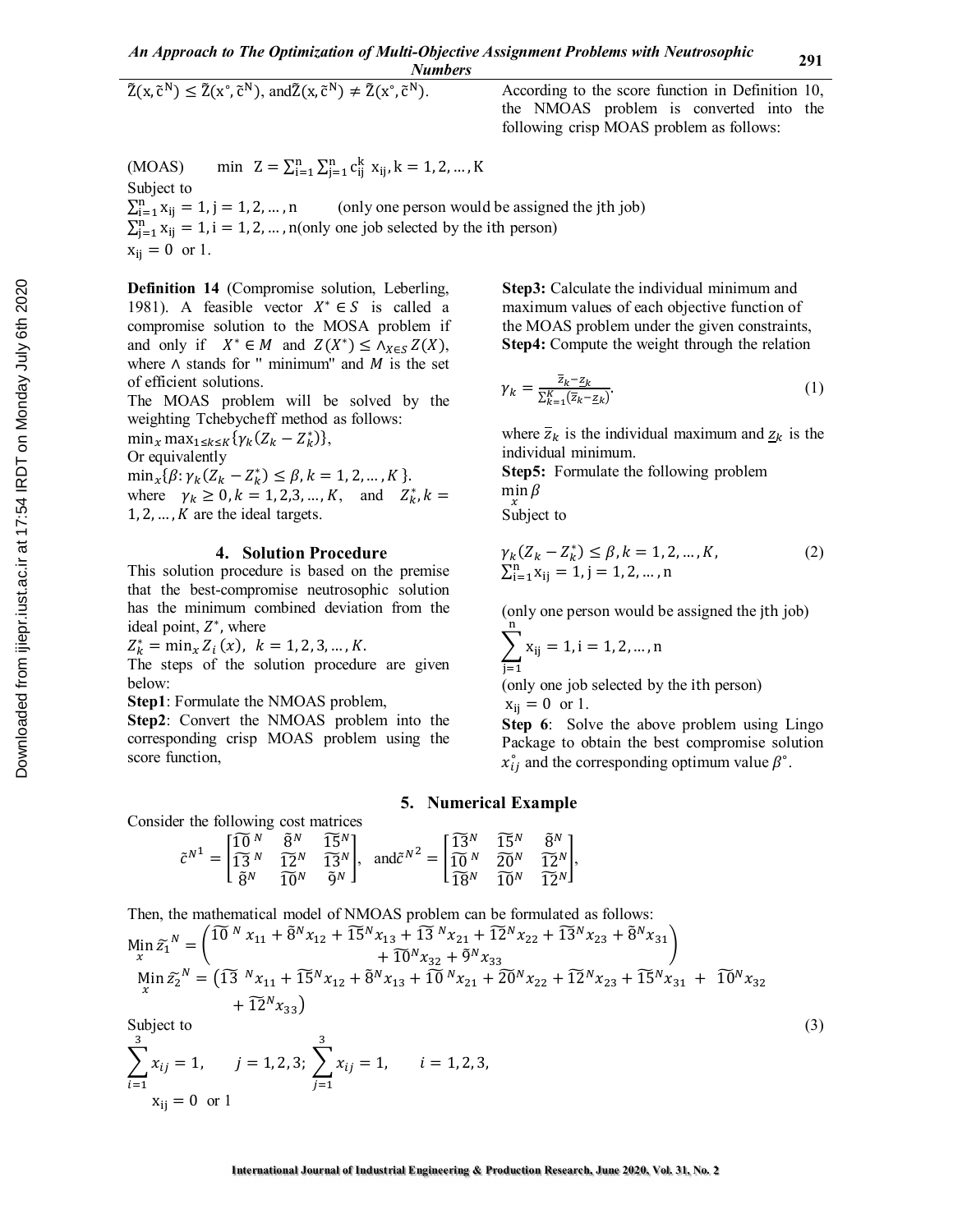# where

 $\tilde{8} = \langle (13, 18, 20, 24); 0.6, 0.4, 0.5 \rangle$ ,  $\tilde{9} = \langle (14, 16, 21, 23); 0.7, 0.5, 0.3 \rangle$ ,  $\widetilde{10} = \langle (14, 17, 21, 28); 0.8, 0.2, 0.6 \rangle$ ,  $\widetilde{12} = \langle (6, 10, 13, 15); 0.7, 0.3, 0.4 \rangle$ ,  $\widetilde{13} = \langle (15, 18, 23, 30); 0.9, 0.2, 0.3 \rangle$ ,  $\widetilde{15} = \langle (20, 25, 30, 35); 0.8, 0.4, 0.2 \rangle$ ,  $\widetilde{20} = \langle (28, 32, 35, 40); 0.9, 0.3, 0.2 \rangle$ .

By using the score function of the single-valued trapezoidal neutrosophic number, the above problem becomes as follows:

$$
\begin{aligned}\n\min_{x} z_{1} &= \begin{pmatrix} 10 \, x_{11} + 8x_{12} + 15x_{13} + 13x_{21} + 12x_{22} + 13x_{23} + 8x_{31} \\ \n &+ 10x_{32} + 9x_{33} \\ \n \min_{x} z_{2} &= \begin{pmatrix} 13x_{11} + 15x_{12} + 8x_{13} + 10x_{21} + 20x_{22} + 12x_{23} + 15x_{31} \\ \n &+ 10x_{32} + 12x_{33} \end{pmatrix} \\
\text{Subject to} \\
\sum_{i=1}^{3} x_{ij} &= 1, \quad j = 1, 2, 3; \quad \sum_{j=1}^{3} x_{ij} = 1, \quad i = 1, 2, 3, \\
x_{ij} &= 0 \text{ or } 1\n\end{aligned}\n\tag{4}
$$

The solution of each objective function of Problem (2) is given under the given constraints as follows:

 $z_1^{\text{min}} = 29$ ,  $z_1^{\text{max}} = 38$ ,  $z_2^{\text{max}} = 42$ ,  $z_2^{\text{min}} = 28$ . (5) Use Relation (1) to calculate the weights

$$
\gamma_{1} = \frac{38-29}{(38-29)+(42-28)} = \frac{9}{23}, \quad \text{and} \quad \gamma_{2} = \frac{42-28}{(38-29)+(42-28)} = \frac{14}{23}
$$
\nSubstituting from (5) and (6) into (1), we obtain:  
\n
$$
\min_{\text{min}} \beta
$$
\nSubject to  
\n
$$
\frac{9}{23} \left( 10 x_{11} + 8 x_{12} + 15 x_{13} + 13 x_{21} + 12 x_{22} + 13 x_{23} + 8 x_{31} \right) \leq \beta, \quad (7)
$$
\n
$$
+ 10 x_{32} + 9 x_{33} - 29
$$
\n
$$
\frac{14}{23} \left( 13 x_{11} + 15 x_{12} + 8 x_{13} + 10 x_{21} + 20 x_{22} + 12 x_{23} + 15 x_{31} \right) \leq \beta,
$$
\n
$$
x_{11} + x_{12} + x_{13} = 1, \quad x_{21} + x_{22} + x_{23} = 1, \quad x_{31} + x_{32} + x_{33} = 1, \quad x_{12} + x_{22} + x_{33} = 1, \quad x_{13} + x_{23} + x_{33} = 1, \quad x_{13} + x_{23} + x_{33} = 1, \quad x_{13} + x_{23} + x_{33} = 1, \quad x_{13} + x_{23} + x_{33} = 1, \quad x_{13} + x_{23} + x_{33} = 1, \quad x_{13} + x_{23} + x_{33} = 1, \quad x_{14} + x_{15} + x_{16} = 0 \text{ or } 1.
$$
\n(6)

| Tab. 1. The optimal compromise solution to Problem (7) |                  |  |  |  |  |
|--------------------------------------------------------|------------------|--|--|--|--|
| Variables                                              | Objective        |  |  |  |  |
| $x_{12}^* = 1$                                         | $\beta^* = 0.28$ |  |  |  |  |
| $x_{21}^* = 1$                                         | $z_1^* = 30$     |  |  |  |  |
| $x_{33}^* = 1$                                         | $z_2^* = 37$     |  |  |  |  |
|                                                        |                  |  |  |  |  |

| Tab. 2. The optimal compromise neutrosophic solution to Problem (3) |  |  |
|---------------------------------------------------------------------|--|--|
|---------------------------------------------------------------------|--|--|

| Variables      | Objective                                                  |
|----------------|------------------------------------------------------------|
| $x_{12}^* = 1$ | $z_1^* = \langle (42, 52, 64, 77) ; 0.6, 0.5, 0.5 \rangle$ |
| $x_{21}^* = 1$ | $z_2^* = \langle (40, 52, 64, 78); 0.7, 0.4, 0.6 \rangle$  |
| $x_{33}^* = 1$ |                                                            |

### **6. Concluding Remarks**

| In | this         | paper, | interval-valued | trapezoidal |
|----|--------------|--------|-----------------|-------------|
|    | Neutrosophic |        | Multi-Objective | Assignment  |

(NMOAS) problem was studied. A new approach was proposed to solve the crisp (MOAS) problem. The approach was used by a weighting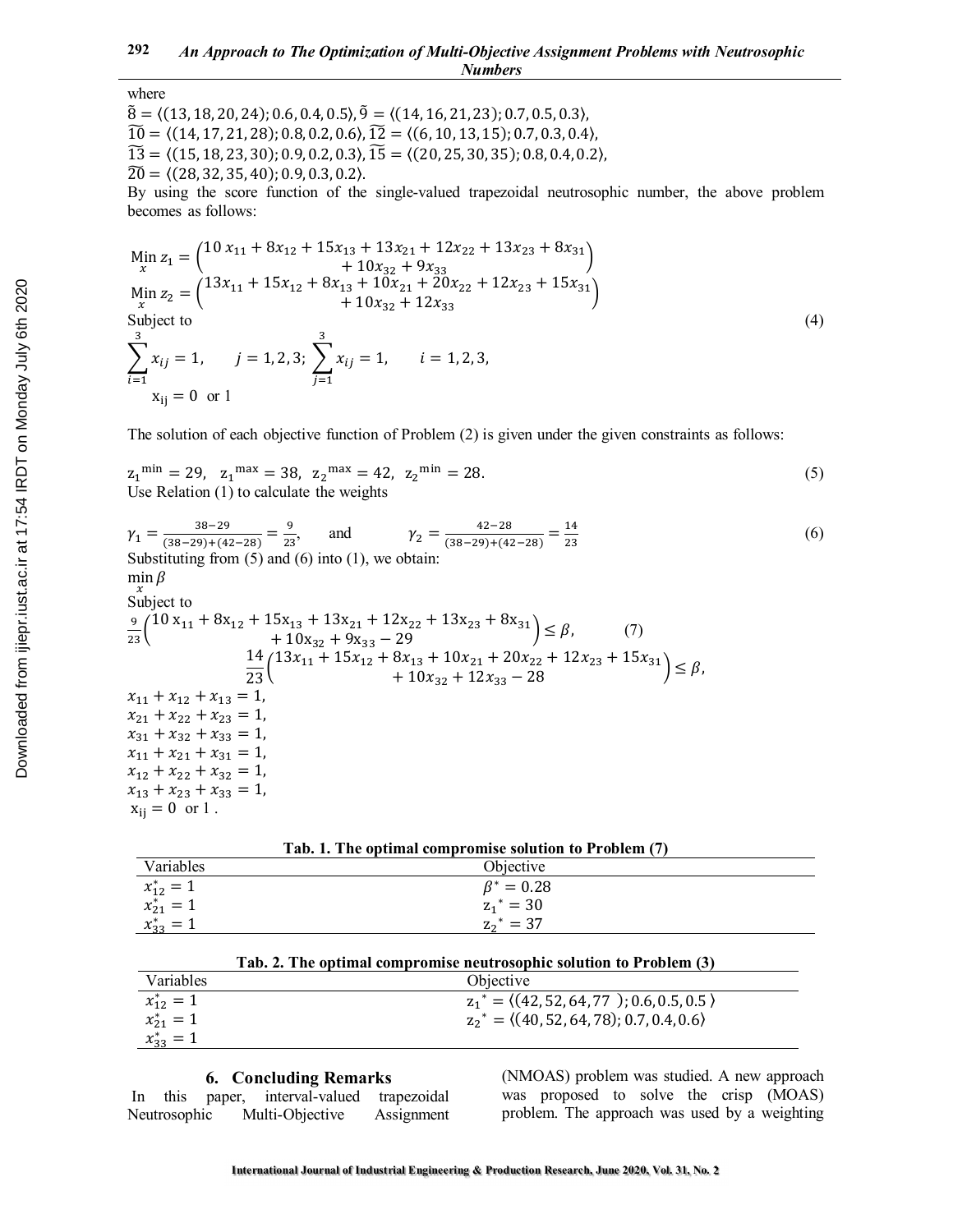Tchebycheff method which was applied by defining relative weights and ideal targets. The advantage of this approach is more flexible than the standard multi-objective assignment problem, where it allows the decision-maker (DM) to choose the desired targets.

### **References**

- [1] Atanason, K. T. Intuitionistic fuzzy sets. *Fuzzy Sets and Systems*, Vol. 20, No. 1, (1986), pp. 87- 96.
- [2] Atanason, K. T. Intuitionistic fuzzy sets. Fuzzy Sets and Systems: Theory and Applications, Physics, Heidelberg, Germany (1999).
- [3] Bao, C. P., Tsai, M.C., &Tsai, M. I. A new approach to study the multi- objective assignment problem. *WHA,POA- An Interdisciplinary Journal*, No. 53, (2007), pp. 123- 132.
- [4] Belacela, N.,& Boulasselb, M.R. Multicriteria fuzzy assignment problem: a useful tool to assist medical diagnosis. *Artificial Intelligence in Medicine*, No. 21, (2001), pp. 201- 207.
- [5] Bellmann, R.,& Zadeh,L. Decision making in a fuzzy environment. *Management Science*, No. 17, (1970), pp. 141- 164.
- [6] Bit, A. K., Biswal, M. P., & Alam, S. S. Fuzzy programming approach to multi criteria decision making transportation problem. *Fuzzy Sets and Systems*, No. 50, (1992), pp. 135- 141.
- [7] De, P. K., & Yadav, B. An algorithm to solve multi- objective assignment problem using interactive fuzzy goal programming approach, *Int.J. Contemp. Math. Sciences*, Vol. 6, No. 34, (2011), pp. 1651- 1662.
- [8] Ehrgott, M., Gandibleux, X., & Przybylski, A. Exact Methods for Multi- objective Combinatorial Optimization. In: Greco, S., Ehrgott M., Figueira J. (eds) Multiple Criteria Decision Analysis. International Series in Operations Research& Management Science, Vol. 233, (2016), Springer.
- [9] Emrouznejad, A., Angiz, M. Z., & Ho, L. W. An alternative formulation for the fuzzy assignment problem. *Journal of the*

*Operational Research Society*, No. 63, (2012), pp. 59- 63.

- [10] Garg, H. Analysis of an industrial system under uncertain environment by using different types of fuzzy numbers. *International Journal of System Assurance Engineering and Management, Springer*, Vol. 9, No. 2, (2018), pp. 525- 538.
- [11] Geetha, S., & Nair, K. P. K. A variation of the assignment problem. *European Journal of Operations Research*, Vol. 68, No. 3, (1993), pp. 422- 426.
- [12] Haddad,H., Mohammadi, H.,& Pooladkhan, H. Two models for the generalized assignment problem in uncertain environment*. Management Science Letters*, No. 2, (2012), pp. 623- 630.
- [13] Hamadameen, O. A. A noval technique for solving multi- objective linear programming problems. *Aro- The Scientific Journal of Koya University*, Vol. 5, No. 2, (2018), pp. 1- 8.
- [14] Hamou, A., & and Mohamed El- Amine, C. An exact method for the multi- objective assignment problem. *Les Annales RECITS*, No. 5, (2018), pp. 31- 36.
- [15] Jayalakshmi, M., and Sujatha, V. A new algorithm to solve multi- objective assignment problem, International Journal of Pure and Applied Mathematics, Vol. 119, No. 16, (2018), pp. 719- 724.
- [16] Jianqiang, W., and Zhong, Z. Aggregation operators on intuitionistic trapezoidal fuzzy number and its application to multi- criteria decision problems. Journal of Systems Engineering and Electronics, Vol. 20, No. 2, (2009), pp. 321- 326.
- [17] Kagade, K. L., and Bajaj, V. H. Fuzzy method for solving multi objective assignment problem with interval cost, Journal of Statistics and Mathematics, Vol. 1, No. 1, (2010), pp. 1-9.
- [18] Kaur, A., and Kumar, A. A new approach for solving fuzzy transportation problems using generalized trapezoidal fuzzy numbers,'' Applied Soft Computing, Vol. 12, No. 3, (2012), pp. 1201-1213.